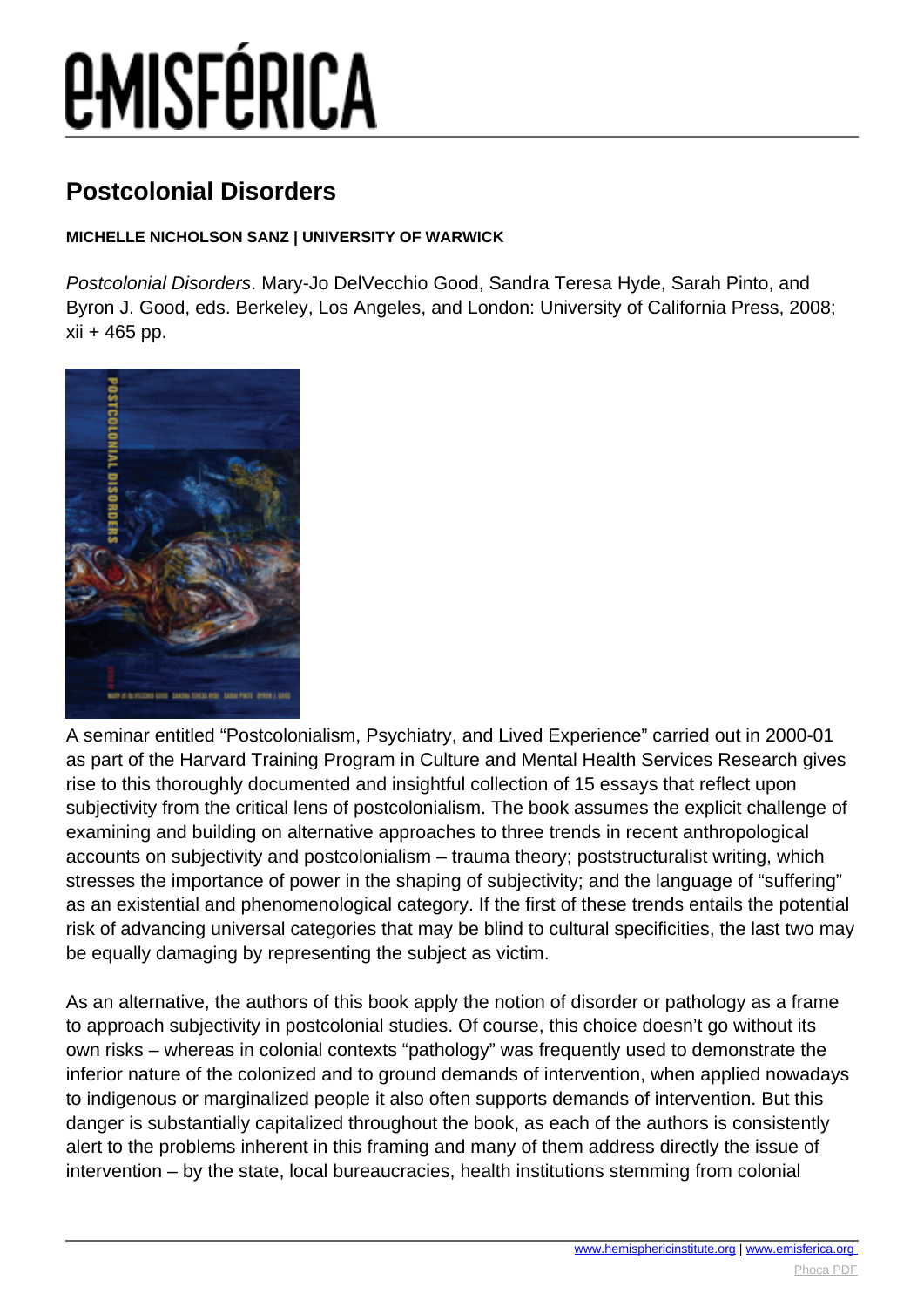## *<u>EMISFÉRICA</u>*

structures, or humanitarian international organizations – in shaping subjectivity.

Divided into three parts, the book broadens the notion of postcoloniality by applying it not only to places that have been controlled by foreign nations or cultures, but also to "...relationships [...] between powerful political, economic, and state entities and those that are marginalized" (p. 7). This decision proves most fruitful, as it enables the authors of the essays to explore in varied contexts a core artery of postcolonialism, namely the complex dialectics between a powerful center from which the "self" is defined in contrast to the marginal "others," dialectics that haunt the present and challenge the "post" in these studies.

In the first part of the book, "Disordered States," the category of subjectivity is applied to states and supra-state humanitarian organizations, considering them as agents that shape individual lives, often negatively. Of particular interest here are the essays by Begoña Aretxaga and Mariella Pandolfi. Aretxaga analyses the "incomprehensible logic" that lies behind ETA's political violence against the Basque police in Spain's Basque country. She argues persuasively that ETA's extremely violent efforts to alienate the Basque police by predicating its betrayal to their nationalistic cause conceals the anxiety of this organisation towards an increased political autonomy, for such autonomy would threaten ETA's now united sense of self as colonized people. In "Laboratory of Intervention: The Humanitarian Governance of the Postcommunist Balkan Territories," Pandolfi draws a vivid portrayal of the humanitarian presence in the Balkans in general, and in Tirana in particular. She provides a fascinating description of how international organizations transform the local landscape into what she calls "a gray space," which is neither local nor national, through a standard universalizing and apolitical discourse.

The second part of the book, "Subjectivity in the Borderlands," looks into subjectivity when placed at the margins of both states and policies. Fertile as it usually proves to be, the notion of borders shows how identity is shaped or else deformed in these sites of cultural flux and contradictions. In "Ambivalent Inquiry: Dilemmas of AIDS in the Republic of Congo," David Eaton places subjectivity in the borderlines constituted by both political and economic crisis and the postcolonial imagery of the outsider. He acutely analyzes how the profound crisis in the Republic of Congo in the years leading to the country's civil war of 1997 conditioned a response to the spread of AIDS in the country that was marked by silence, denial, and "ruptures in knowledge." Such analysis yields interesting insights that contrast with the Euro-American "full disclosure" policy, which strains to track the origins of the illness, place responsibility for it, and isolate the contamination. Memories of Congo's colonial past are reenacted then, engendering discourses of endemic illness ("le pays est malade") and rising suspicions that the disease was created by the West in order to eliminate "undesirable populations".

The third and last part of the book, "Madness, Alterity, and Psychiatry," approaches postcolonial subjectivity through the notions of "other" or "altered" mental states. Jamie Saris'